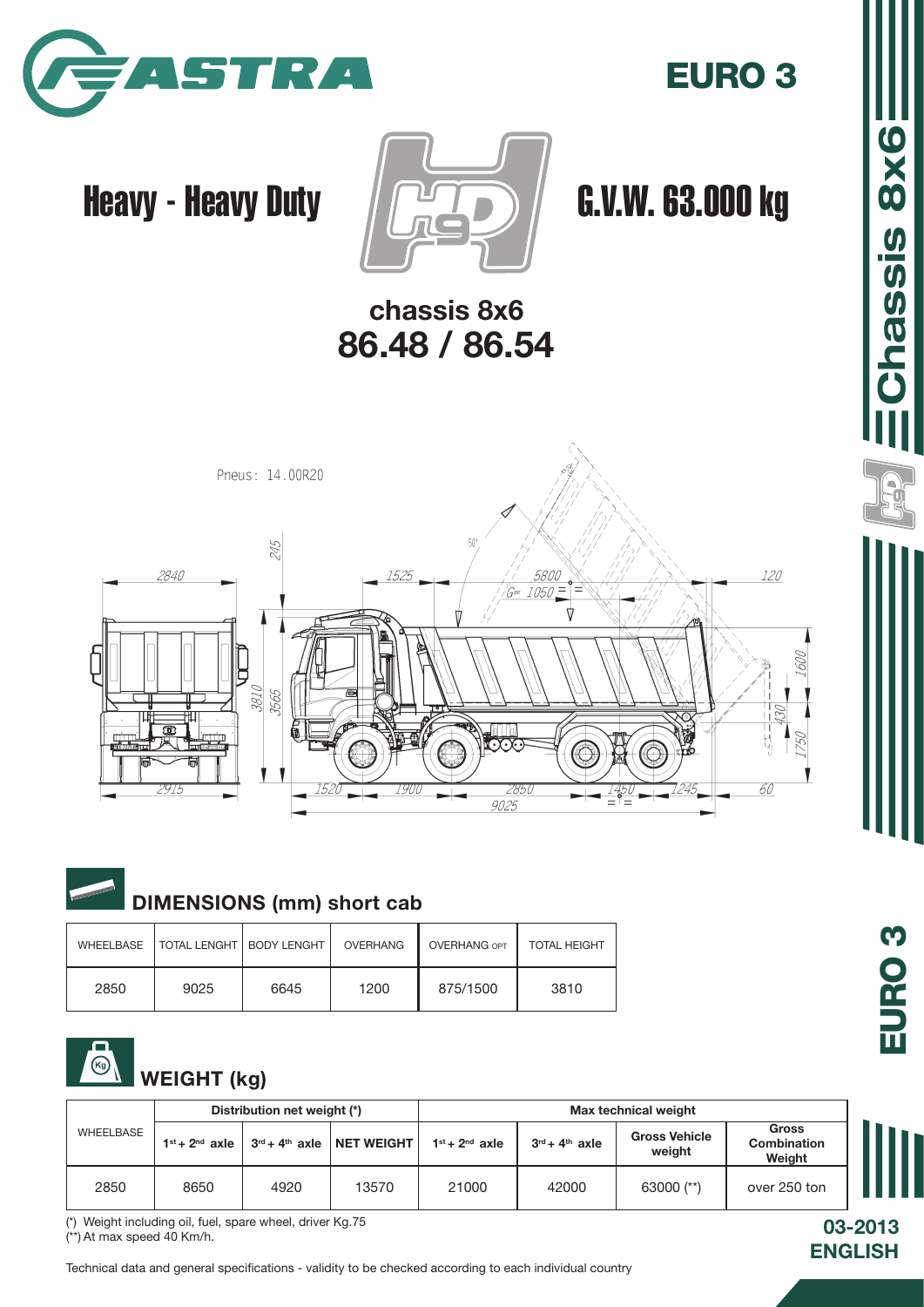

CURSOR 13 turbo intercooler euro 3 diesel injection/cycle with electronic unit injection pumps. 6 in-line cylinders. Single block head, four valves per cylinder, light alloy pistons. Total displacement: 12.882 cm<sup>3</sup>. Bore for stroke: 135 x 150 mm. Water cooling. Viscostatic cooling fan. Dry air filter with safety cartridge. Vertical muffler.

|                   | 86.48                 | 86.54              |  |  |  |
|-------------------|-----------------------|--------------------|--|--|--|
| Model             | FPT Cursor F3B        | FPT Cursor F3B     |  |  |  |
| Max. power (EEC)  | 353 kW (480 HP)       | 397 kW (540 HP)    |  |  |  |
| Corresponding rpm | 1900                  | 1.900              |  |  |  |
| Max. torque (EEC) | 2.200 Nm (224 kgm)    | 2.350 Nm (240 kgm) |  |  |  |
| Corresponding rpm | 1.000-1.440           | 1.000-1.690        |  |  |  |
| Turbine           | VGT variable geometry |                    |  |  |  |



Manual gear **ZF 16 S 2520 TO** with servoshift, 16 synchronised forward speeds + 2 reverse

|                   |                                                     |                                                                    |                                                                                               | Speed [kph] at maximum power rpm - Tyres 14.00R20 |     |     |      |      |  |   |                                                                     |    |  |    |    |    |    |    |     |         |
|-------------------|-----------------------------------------------------|--------------------------------------------------------------------|-----------------------------------------------------------------------------------------------|---------------------------------------------------|-----|-----|------|------|--|---|---------------------------------------------------------------------|----|--|----|----|----|----|----|-----|---------|
|                   |                                                     |                                                                    |                                                                                               | Gears                                             |     |     |      |      |  |   |                                                                     |    |  |    |    |    |    |    |     |         |
|                   |                                                     |                                                                    |                                                                                               |                                                   | 3   | 4   | 5    | 6    |  | 8 | 9                                                                   | 10 |  | 12 | 13 | 14 | 15 | 16 |     | RM1 RM2 |
|                   | <b>Gear ratios</b>                                  |                                                                    | 13,80 11,54 9,49 7,93 6,53 5,46 4,57 3,82 3,02 2,53 2,08 1,74 1,43 1,20 1,00 0,84 12,92 10,80 |                                                   |     |     |      |      |  |   |                                                                     |    |  |    |    |    |    |    |     |         |
| ZF 16 S<br>2520TO | <b>Rear axle</b><br>ratio with<br>transfer<br>1:1.0 | 290<br>$\overline{\phantom{0}}$<br>. .<br>$\overline{\phantom{0}}$ | 4.7                                                                                           | 5.7                                               | 6.9 | 8.3 | 10.0 | 12.0 |  |   | 14,3   17,2   21,7   25,9   31,5   37,7   45,8   54,6   65,5   78,0 |    |  |    |    |    |    |    | 5.1 | 6,1     |

On request: ZF AStronic 16 AS 2601 TO semi-automatic transmission (16+2 speeds).

Automatic gearbox Allison 4700 with closed loop adaptive shifts, 7 forward speeds + 1 reverse.

Torque converter TC-561. Stall torque ratio 1.58. Cab-mounted shift selector lever.

Hydraulic retarder on request.

|                    | <b>Allison 4700</b> |        |        |        |        |        |        |           |  |  |
|--------------------|---------------------|--------|--------|--------|--------|--------|--------|-----------|--|--|
|                    | <b>Gears</b>        |        |        |        |        |        |        |           |  |  |
|                    |                     | פ      | ۰J     |        | b      | 6      |        | <b>RM</b> |  |  |
| <b>Gear ratios</b> | 7.63:1              | 3.51:1 | 1.91:1 | 1,43:1 | 1,00:1 | 0.74:1 | 0.64:1 | $-480:1$  |  |  |



| Gearbox                                       | ZF16S2520TO | Mx. Torque | Application                                                            |
|-----------------------------------------------|-------------|------------|------------------------------------------------------------------------|
| P.T.O.                                        | Ratio       | <b>Nm</b>  |                                                                        |
| ZF NH/1b                                      | 0,91/1,09:1 | 1000       | For tipping unit pumps, pumps for cranes, ecc                          |
| ZF NH/1c                                      | 0,91/1,09:1 | 1000       | For tipping unit pumps, unit pumps for concrete, pumps for cranes, ecc |
| ZF NH/4c                                      | 1,17/1,40:1 | 430        | For tipping unit pumps, ecc                                            |
| ZFN221/10b+PL+NL/1c   1,75/2,09:1+0,91/1,09:1 |             | 560+600    | Double PTO for concrete pumps                                          |

# P.T.O. CHELSEA only for automatic gearbox Allison 4700

| Gearbox         | Allison 4700 | Mx. Torque | Application                                               |
|-----------------|--------------|------------|-----------------------------------------------------------|
| <b>P.T.O.</b>   | Ratio        | <b>Nm</b>  |                                                           |
| 859 XGF JP-5    | 1.08:1       | 780        | For higher performance, 30t windlass                      |
| 277 XGF JP-D5XY | 1.47:1       | 407        | For standard application, tipping unit pumps, cranes, ecc |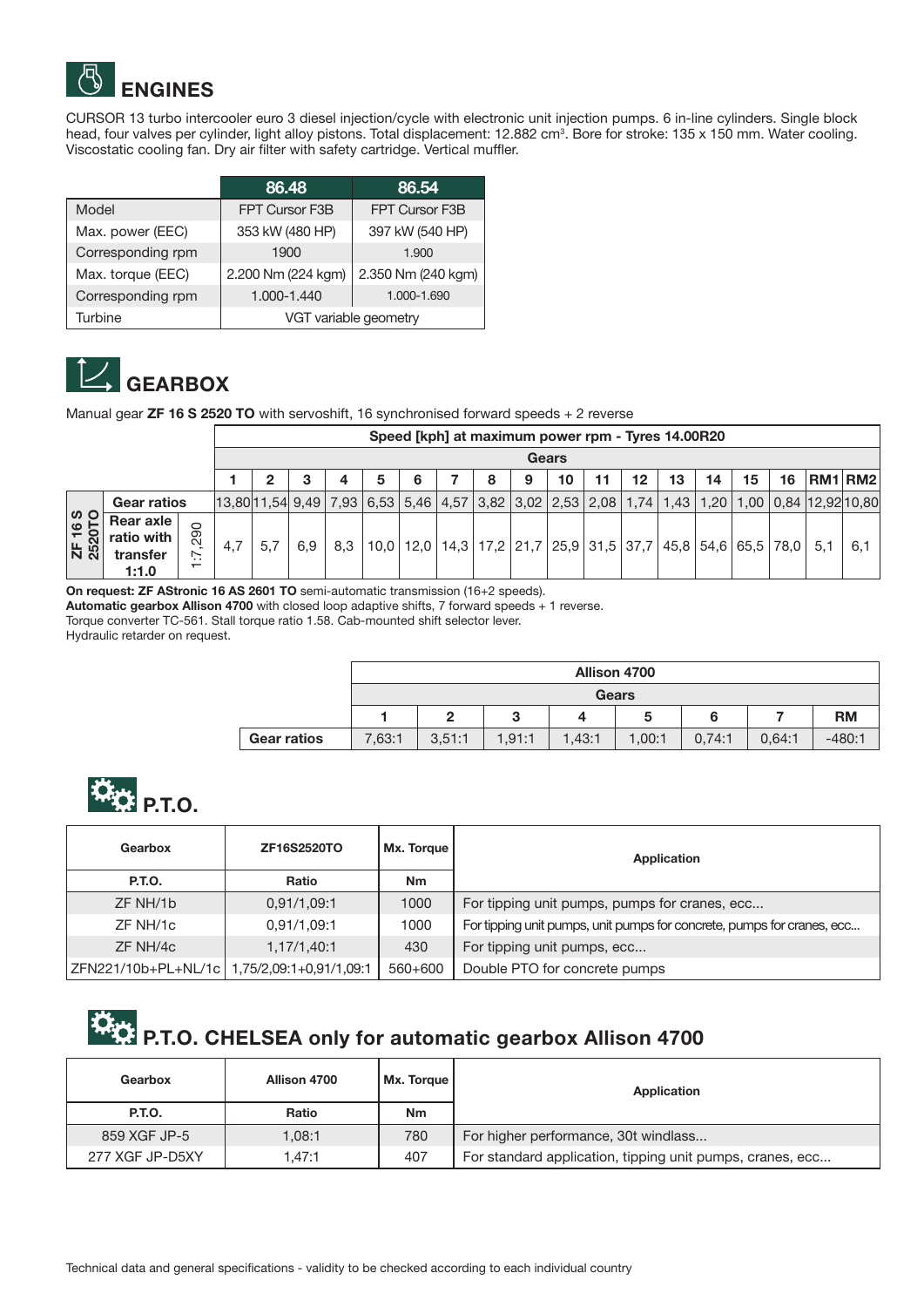## **CLUTCH**

Single dry plate, diameter 17". Pull type engagement with diaphragm spring control. Hydro-pneumatic power steering engagement with driven disc wear recovery slave cylinder. On request: 17" ceramic clutch.

#### $\odot$   $\odot$ TRANSFER ZF STEYR VG 2700

Mechanical with two ratios. It consists of a series of helical spur gears, mounted on three shafts, engaged with each other. Differential lockable by pneumatic control.

| Transmission ratio:              | $0:913 - 1.407$ |
|----------------------------------|-----------------|
| Front torque distribution ratio: | 1.0             |
| Rear torque distribution ratio:  | 2.6             |

## **SUSPENSIONS**

#### FRONT

1<sup>st</sup> and 2<sup>nd</sup> parabolic springs with bushings, 4 leaves 24x90 mm. Hydraulic shock absorbers and standard stabilizer bars. REAR

Parabolic springs, swivelling on central pin: 5 leaves 40x100 mm. Supplemented by torque bars and stiffening brackets. Stabilizer bar on the  $3<sup>rd</sup>$  and  $4<sup>th</sup>$  axle.



#### FRONT

1<sup>st</sup> axle: KESSLER, steering type; with dual reduction, central with pinion-crown wheel, side by means of epicycloidal assembly in wheel hubs.

2<sup>nd</sup> axle: KESSLER dead steering axle.

#### REAR

 $3<sup>rd</sup> + 4<sup>th</sup>$  axle: KESSLER drive axles in tandem.

Double reduction: central with bevelled pair, final in the wheel hubs by means of epicycloidal assembly.

3<sup>rd</sup> axle with distributor for the torque distribution between the two axles.

Differential lockable by pneumatic control from driver's seat. Tandem assembled to the chassis by reaction rods with silentblock.

Axle ratio 1:7,29.

## **CHASSIS**

In steel with high elasticity limit consisting of two flat parallel side members (width 820 mm.) with C section (320x90x10 mm), jointed by nailed cross membres.

R.M.B. (Rail Bending Moment): 202.020 Nm (20.593 Kgm). Chassis reinforcements 298x76x6mm. Front bumpers in steel with headlamp protection grids, front manoeuvring hook, rear underrun bar, steel fuel tank, capacity 300 litres. On request:

Rapid attachment for compressed air for tyres' inflation.

Rear underrun bar in set back position.

Rear manoeuvring hook.

Rear automatic towing hook.

Rubber mudguards on 2<sup>nd</sup> and 3<sup>rd</sup> axle.

Front bumper climbing step



Hydraulic power steering ZF 8099 with variable ratio 1:22.2/1:26.2, with 3 auxiliary cylinders mounted on axles. Hydraulic pumps flanged to engine.

Steering linkage with self lubricating floating joints. Emergengy steering pump on transfer box. Mechanically adjustable steering wheel for height and angle.



FRONT: 14.00R20 Pirelli PS 22 Single tubeless REAR: 14.00R20 Pirelli PS 22 Twin tubeless Spare wheel on the chassis.

Optional: MICHELIN 325/95R24 (front and rear)



### PNEUMATIC SYSTEM

Two-cylinder 630 cc compressor , APU (Air Processing Unit) that includes: regulation valve set at 10.3 bar, drier, 4-way safety valve, pressure reduction valve for parking circuit and services. 3 air tanks, capacity 30 litres + 2 with 20 litres. ABS system and EBL (Electronic Brake Limiter).



Front disc brakes, rear "duo-duplex" self-adjusting wedge type brakes with automatic play take-up. Anti-block system ABS. Service brake: Pedal controlled air brake, acting on all wheels. Solo vehicles: two independent circuits, one for 1<sup>st</sup> and 2<sup>nd</sup> axle, one for  $3<sup>rd</sup>$  and  $4<sup>th</sup>$  axle.

Towing vehicles, three independent circuits, one for 1<sup>st</sup> and 2<sup>nd</sup> axle, one for 3<sup>rd</sup> and 4<sup>th</sup> axle and another for the trailer. Emergency brake : integrated in service brake.

Parking brake: Manual spring-type mechanical with pneumatic control acting on 2nd and 3rd axle wheels. IVECO BRAKE TURBO engine brake:

braking power 295 kW (408 hp) On request:

Hydraulic intarder.  $1<sup>st</sup> + 2<sup>nd</sup>$  axle immobiliser system.

OFF/ROAD button for excluding ABS



#### Voltage: 24 V

Alternator generator 90 A - 28 V (2520 W). Accumulators: 2 in series, 170 Ah.

Starter 24 V 5,5 kW.

Mechanically controlled electrical circuit breaker.

Anti-block system ABS with 4 conduits and 4 electric valves electronic system.

Phonic wheels and sensors on 1st and 3rd axle.

1 electrical joint 7-pole (ISO 7638) for trailer ABS (if applicable). 1 electrical joints 15-pole (ISO 12089-4091) for trailer lighting (if applicable).

Electrical provision for outfitters.

Provision for diagnostics.

Provision for radio/cb (without speakers)

Glow plug for cold start.

On request: 220 Ah accumulators;

170 Ah tropicalised accumulators;

Reverse alarm;

Electrically controlled main current circuit breaker.